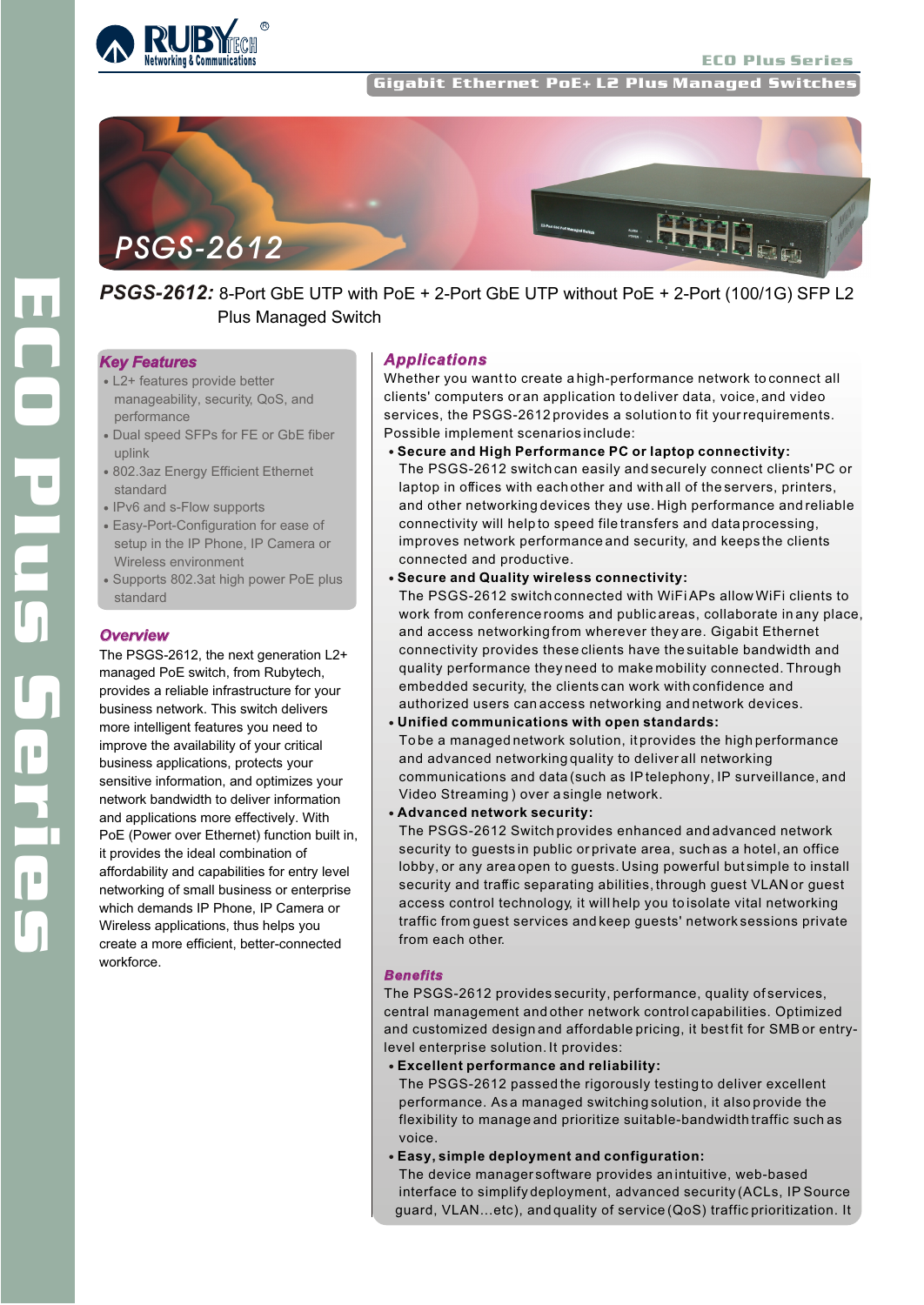

### Gigabit Ethernet PoE+ L2 Plus Managed Switches

 also provides a standard protocol that works through a simple network managed system software (RubyView) to discover RubyTech's devices in the network and display basic information. This switch uses IEEE802.1AB LLDP to automatically discover all the devices (those support LLDP) connected to the network. For more advanced capabilities and Easy-to-use graphical tools, such as ECP (Easy-Port-Configuration), provides preset options for easily configuring each port of the switch, it will make setup easy when operating with IP phones, IP cameras or Wifi APs. The tree CLI architecture will greatly save your time on the network deployment, management and troubleshooting.

- **Strong security:** The switch provides an advanced security and gives you tight control to safeguard the network from unauthorized users. Advanced security features include:
- ---Secure remote management by supporting **SSH**, **SSL** and **SNMPv3** connection which encrypt the packet content at each session.
- ---Extensive access control lists (ACLs) to restrict sensitive portions of the network from unauthorized users or guests.
- ---Guest virtual LANs (VLANs) provide Internet connectivity to guests while isolating critical traffic from guest traffic.
- ---IP Source Guard to prevent datagrams with spoofed addresses from being in the network.
- ---IEEE802.1X port security to tightly limit access to specific segments of network.

#### **Voice support:**

The switch can be easily configured with the specific VLAN and QoS parameters to prioritize voice traffic whereas ensure consistent network performance for all services.

- **Advanced network management capabilities:**
	- As a managed switch, it helps you to use a variety of advanced managing features to manage traffic over your network. Features include:
	- ---**Support IPv6:** As the IP network addressing scheme evolves to accommodate more devices, PSGS-2612 supports IPv6, the newest version of the Internet Protocol, as well as the previous IPv4 standard. As the result, you have the ability to move up to the next generation of networking applications without an extensive equipment up grade.
	- ---**Remote management:** Using Simple Network Management Protocol (SNMP) and IEEE802.1AB LLDP, you can configure and manage PSGS-2612 and other Rubytech switches in the network remotely, instead of having to directly connect to them.
- **Energy efficiency:** PSGS-2612 is designed to comply with IEEE802.3az, energy efficient Ethernet protocol, reducing energy costs without compromising performance. Power-saving features include:

---The latest application-specific integrated circuits (ASICs), using low-power technology, allow for lower power consumption and thinner, more efficient designs.

---Embedded intelligence to adjust signal strength based on cable length.

#### **Expansion ports:**

Featuring 8 Gigabit UTP ports, the PSGS-2612 also offers two SFP ports for uplinks to Fast Ethernet or Gigabit Ethernet fiber optic networks.

**PoE Save Your Power Infrastructure Cost:** 

8-PoE ports allow power to be supplied to end devices, such as Wireless Access Points or VoIP Phones, directly through the existing LAN cables. By supplying the power end-span, you can centralize power distribution and backup without the need to increase infrastructure. The switch is IEEE 802.3at/af-compliant for Power over Ethernet and provide up to 30 W per port.

#### *Product Specifications*

| Feature                  | <b>Description</b>                                               |                                  |                                       |  |  |
|--------------------------|------------------------------------------------------------------|----------------------------------|---------------------------------------|--|--|
| Performance              |                                                                  |                                  |                                       |  |  |
|                          |                                                                  | <b>Capacity in Millions of</b>   | <b>Switching Capacity in Gigabits</b> |  |  |
|                          | <b>Model Name</b>                                                | <b>Packets per Second (mpps)</b> | per Second (Gbps)                     |  |  |
|                          |                                                                  | (64-byte packets)                |                                       |  |  |
| Switching capacity       | <b>PSGS-2612</b>                                                 | 17.86                            | 24                                    |  |  |
| and forwarding rate      |                                                                  |                                  |                                       |  |  |
| <b>Layer 2 Switching</b> |                                                                  |                                  |                                       |  |  |
| <b>Spanning Tree</b>     | Standard Spanning Tree 802.1d                                    |                                  |                                       |  |  |
| <b>Protocol (STP)</b>    | Rapid Spanning Tree (RSTP) 802.1w                                |                                  |                                       |  |  |
|                          | Multiple Spanning Tree (MSTP) 802.1s                             |                                  |                                       |  |  |
| <b>Trunking</b>          | Link Aggregation Control Protocol (LACP) IEEE 802.3ad            |                                  |                                       |  |  |
|                          | • Up to 6 groups                                                 |                                  |                                       |  |  |
|                          | • Up to 8 ports per group                                        |                                  |                                       |  |  |
| <b>VLAN</b>              | Support for up to 4K VLANs simultaneously (out of 4096 VLAN IDs) |                                  |                                       |  |  |
|                          | • Port-based VLAN                                                |                                  |                                       |  |  |
|                          | • 802.1Q tag-based VLAN                                          |                                  |                                       |  |  |
|                          |                                                                  |                                  |                                       |  |  |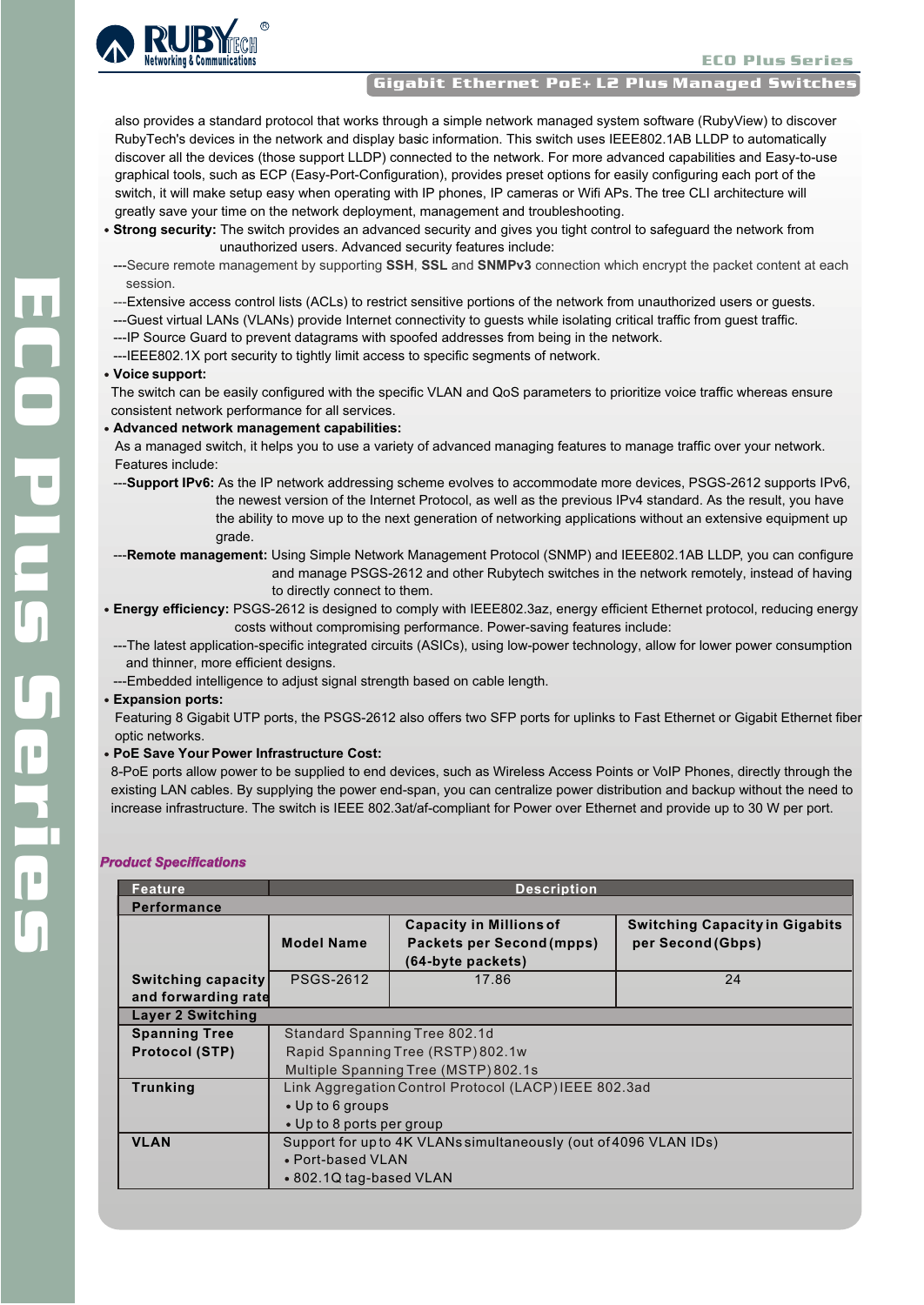#### ECO Plus Series

## Gigabit Ethernet PoE+ L2 Plus Managed Switches



| <b>Feature</b>            | <b>Description</b>                                                                                                           |  |  |  |  |
|---------------------------|------------------------------------------------------------------------------------------------------------------------------|--|--|--|--|
|                           | • MAC-based VLAN                                                                                                             |  |  |  |  |
|                           | • Management VLAN                                                                                                            |  |  |  |  |
|                           | · Private VLAN Edge (PVE)                                                                                                    |  |  |  |  |
| <b>Voice VLAN</b>         | Voice traffic is automatically assigned to avoice-specific VLAN and treated with                                             |  |  |  |  |
|                           | appropriate levels of QoS                                                                                                    |  |  |  |  |
| <b>Generic VLAN</b>       | Protocols for automatically propagating and configuring VLANs in a bridged domain                                            |  |  |  |  |
| Registration              |                                                                                                                              |  |  |  |  |
| (GVRP)                    |                                                                                                                              |  |  |  |  |
| <b>DHCP Relay</b>         | Relay of DHCP traffic to DHCP server in different VLAN. Works with DHCP Option 82                                            |  |  |  |  |
| (Layer 2)                 |                                                                                                                              |  |  |  |  |
| <b>IGMP v1/v2/v3</b>      | IGMP limits bandwidth-intensive multicast traffic to only the requesters; supports 1024                                      |  |  |  |  |
| snooping                  | multicast groups (source-specific multicasting is also supported)                                                            |  |  |  |  |
| <b>IGMP Querier</b>       | IGMP querier is used to support a Layer 2 multicast domain of snooping switches in the                                       |  |  |  |  |
|                           | absence of a multicast router.                                                                                               |  |  |  |  |
| <b>IGMP Proxy</b>         | <b>Support IGMP Proxy</b>                                                                                                    |  |  |  |  |
| MLD v1/v2                 | Deliver IPv6 multicast packets only to the required receivers                                                                |  |  |  |  |
| snooping                  |                                                                                                                              |  |  |  |  |
| <b>Security</b>           |                                                                                                                              |  |  |  |  |
| <b>Secure Shell (SSH)</b> | SSH secures Telnettraffic in or out the switch, SSH v1 and v2 are supported                                                  |  |  |  |  |
| Protocol                  |                                                                                                                              |  |  |  |  |
| <b>Secure Sockets</b>     |                                                                                                                              |  |  |  |  |
| Layer (SSL)               | SSL Support: Encrypts the http traffic, allowing advance secure access to the brows<br>er-based management GUI in the switch |  |  |  |  |
|                           |                                                                                                                              |  |  |  |  |
| <b>IEEE 802.1X</b>        | IEEE802.1X: RADIUS authentication, authorization and accounting, MD5 hash, guest                                             |  |  |  |  |
|                           | VLAN, single/multiple host mode and single/multiple sessions                                                                 |  |  |  |  |
|                           | Supports IGMP-RADIUS based 802.1X                                                                                            |  |  |  |  |
|                           | Dynamic VLAN assignment                                                                                                      |  |  |  |  |
| Layer 2 isolation         | PVE (also knows as protected ports) provides L2 isolation between clients in the                                             |  |  |  |  |
| <b>Private VLAN Edge</b>  | same VLAN, supports multiple uplinks                                                                                         |  |  |  |  |
| (PVE)                     |                                                                                                                              |  |  |  |  |
| <b>Port Security</b>      | Locks MAC Addresses to ports, and limits the number of learned MAC addresses                                                 |  |  |  |  |
| <b>IP Source Guard</b>    | Supports illegal IP address to access to specific portin the switch                                                          |  |  |  |  |
| <b>RADIUS/ TACACS+</b>    | Supports RADIUS and TACACS+ authentication. Switch as a client                                                               |  |  |  |  |
| <b>Storm control</b>      | Broadcast, multicast, and unknown unicast                                                                                    |  |  |  |  |
| <b>ACLs</b>               | Support for up to 256 entries                                                                                                |  |  |  |  |
|                           | Drop or rate limitation based on source and destination MAC, VLAN ID or IP address,                                          |  |  |  |  |
|                           | protocol, port, differentiated services codepoint (DSCP) / IP precedence, TCP/ UDP                                           |  |  |  |  |
|                           | source and destination ports, 802.1p priority, Ethernet type, Internet Control Message                                       |  |  |  |  |
|                           | Protocol (ICMP) packets, IGMP packets, TCP flag                                                                              |  |  |  |  |
| <b>Quality of Service</b> |                                                                                                                              |  |  |  |  |
| <b>Hardware Priority</b>  | Support 8 hardware queues                                                                                                    |  |  |  |  |
| Queue                     |                                                                                                                              |  |  |  |  |
| <b>Scheduling</b>         | Strict priority and weighted round-robin (WRR)                                                                               |  |  |  |  |
|                           | Queue assignment based on DSCP and class of service (802.1p/ CoS)                                                            |  |  |  |  |
| <b>Classification</b>     | Port based; 802.1pVLAN priority based; IPv4/IPv6 precedence/ type of service (ToS) /                                         |  |  |  |  |
|                           | DSCP based; Differentiated Services (DiffServ); classification and re-marking ACLs,                                          |  |  |  |  |
|                           | trusted QoS                                                                                                                  |  |  |  |  |
| <b>Rate Limiting</b>      | Ingress policer; egress shaping and rate control; per VLAN, per port and flow based                                          |  |  |  |  |
| <b>IPv6</b> applications  | Web/ SSL, Telnet/ SSH, ping, Simple Network Time Protocol (SNTP), Trivial File                                               |  |  |  |  |
|                           | Transfer Protocol (TFTP), SNMP, Syslog                                                                                       |  |  |  |  |
| Management                |                                                                                                                              |  |  |  |  |
| <b>Web GUI interface</b>  | Built-in switch configuration utility for browser-based device configuration                                                 |  |  |  |  |
|                           | (HTTP/HTTPs). Supports configuration, system dashboard, maintenance, and                                                     |  |  |  |  |
|                           | monitoring                                                                                                                   |  |  |  |  |
| <b>Dual Image</b>         | Dual image provides independent primary and secondary OS files for backup while                                              |  |  |  |  |
|                           | upgrading                                                                                                                    |  |  |  |  |
| <b>SNMP</b>               | SNMP version1, 2c and 3 with support for traps, and SNMP version 3 user-based                                                |  |  |  |  |
|                           | security model (USM)                                                                                                         |  |  |  |  |
| <b>Remote Monitoring</b>  | Embedded RMON software agent supports RMON groups 1,2,3,9 (history, statistics,                                              |  |  |  |  |
| (RMON)                    | alarms, and events) for enhanced traffic management, monitoring and analysis                                                 |  |  |  |  |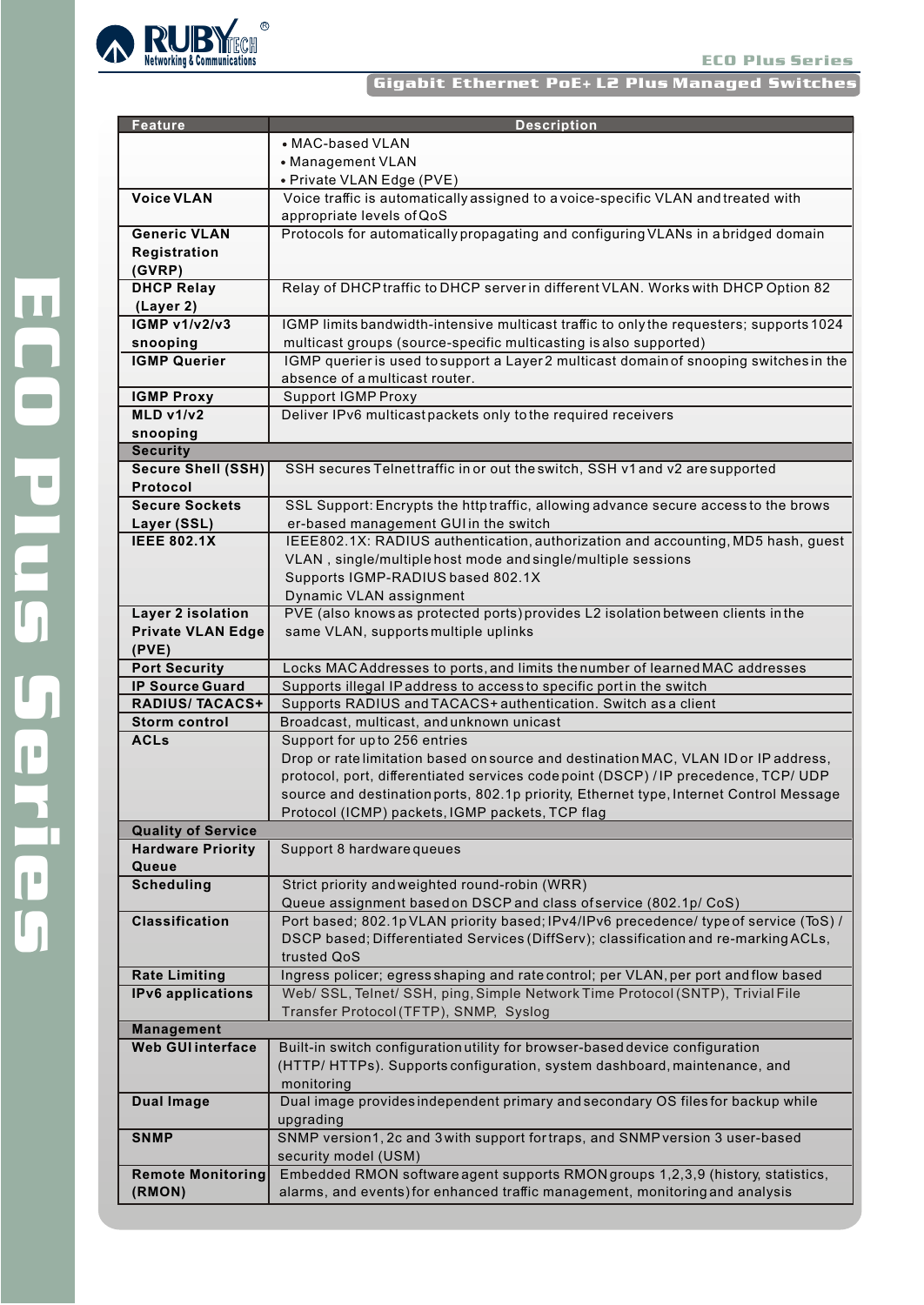

## Gigabit Ethernet PoE+ L2 Plus Managed Switches

| <b>Feature</b>                   | <b>Description</b>                                                                                                                                     |                                                                                   |                 |  |                     |                |                                                                                        |  |
|----------------------------------|--------------------------------------------------------------------------------------------------------------------------------------------------------|-----------------------------------------------------------------------------------|-----------------|--|---------------------|----------------|----------------------------------------------------------------------------------------|--|
| IPv4 and IPv6 dual               |                                                                                                                                                        | Coexistence of both protocol stacks to migration                                  |                 |  |                     |                |                                                                                        |  |
| stack                            |                                                                                                                                                        |                                                                                   |                 |  |                     |                |                                                                                        |  |
|                                  |                                                                                                                                                        |                                                                                   |                 |  |                     |                |                                                                                        |  |
| Firmware upgrade                 |                                                                                                                                                        | • Web browser upgrade (HTTP/HTTPs) and TFTP                                       |                 |  |                     |                |                                                                                        |  |
|                                  | • Upgrade through console port as well                                                                                                                 |                                                                                   |                 |  |                     |                |                                                                                        |  |
|                                  | • RubyView to deploy the switch firmware                                                                                                               |                                                                                   |                 |  |                     |                |                                                                                        |  |
| <b>Port mirroring</b>            | Traffic on a port can be mirrored to another port for analysis with a network analyzer or                                                              |                                                                                   |                 |  |                     |                |                                                                                        |  |
|                                  | RMON probe. Upto 8 source ports can be mirrored to single destination port. A single                                                                   |                                                                                   |                 |  |                     |                |                                                                                        |  |
|                                  |                                                                                                                                                        | session is supported.                                                             |                 |  |                     |                |                                                                                        |  |
| Easy-Port-                       | Easily to configure of clients' QoS and Security capabilities.                                                                                         |                                                                                   |                 |  |                     |                |                                                                                        |  |
| Configuration                    |                                                                                                                                                        |                                                                                   |                 |  |                     |                |                                                                                        |  |
| <b>USB Memory</b>                |                                                                                                                                                        | Firmware upgrade and configuration backup and restore (Option)                    |                 |  |                     |                |                                                                                        |  |
| Watchdog                         |                                                                                                                                                        |                                                                                   |                 |  |                     |                |                                                                                        |  |
| <b>Alarm Notification</b>        | When CPU hangs due to some fault condition, the watchdog timer will reset the switch<br>Use diagnostic LED and buzzer to do abnormal events indication |                                                                                   |                 |  |                     |                |                                                                                        |  |
| <b>HW Monitoring</b>             |                                                                                                                                                        | Monitor working voltage and temperature to detect abnormal status and issue alarm |                 |  |                     |                |                                                                                        |  |
| <b>Other management</b>          | Single IP management; HTTP/HTTPs; SSH; RADIUS; DHCP Client; SNTP; cable                                                                                |                                                                                   |                 |  |                     |                |                                                                                        |  |
|                                  | diagnostics; ping; syslog; Telnet client (SSH secure support)                                                                                          |                                                                                   |                 |  |                     |                |                                                                                        |  |
| s-Flow                           |                                                                                                                                                        |                                                                                   |                 |  |                     |                | The industry standard technology for monitoring high speed switched networks. It gives |  |
|                                  |                                                                                                                                                        | complete visibility into the use of networks enabling performance optimization,   |                 |  |                     |                |                                                                                        |  |
|                                  |                                                                                                                                                        | accounting/billing for usage, and defense against security threats                |                 |  |                     |                |                                                                                        |  |
| <b>Green Ethernet</b>            |                                                                                                                                                        |                                                                                   |                 |  |                     |                |                                                                                        |  |
| <b>Link detection</b>            |                                                                                                                                                        |                                                                                   |                 |  |                     |                | Compliant with IEEE802.3az Energy Efficient Ethernet Task Force. Automatically turns   |  |
|                                  | off power on Gigabit Ethernet RJ-45 port when detecting link down or idle of client.                                                                   |                                                                                   |                 |  |                     |                |                                                                                        |  |
|                                  | Active mode is resumed without loss of any packets when the switch detects the link up                                                                 |                                                                                   |                 |  |                     |                |                                                                                        |  |
| <b>Cable length</b>              | Adjusts the signal strength based on the cable length. Reduces the power consumption                                                                   |                                                                                   |                 |  |                     |                |                                                                                        |  |
| detection                        | for cables shorter.                                                                                                                                    |                                                                                   |                 |  |                     |                |                                                                                        |  |
| General                          |                                                                                                                                                        |                                                                                   |                 |  |                     |                |                                                                                        |  |
| <b>Jumbo frames</b>              |                                                                                                                                                        | Frame sizes up to 9KB supported on Gigabit interfaces                             |                 |  |                     |                |                                                                                        |  |
| <b>MAC Table</b>                 | Up to 8KMAC addresses.                                                                                                                                 |                                                                                   |                 |  |                     |                |                                                                                        |  |
| <b>Discovery</b>                 |                                                                                                                                                        |                                                                                   |                 |  |                     |                |                                                                                        |  |
| <b>Link Layer</b>                | Used by network devices for advertising their identity, capabilities, and neighbors on a                                                               |                                                                                   |                 |  |                     |                |                                                                                        |  |
| (LLDP)                           | IEEE 802 local area network, principally wired Ethernet.                                                                                               |                                                                                   |                 |  |                     |                |                                                                                        |  |
| <b>Discovery Protocol</b>        |                                                                                                                                                        |                                                                                   |                 |  |                     |                |                                                                                        |  |
| (IEEE802.1AB)                    |                                                                                                                                                        |                                                                                   |                 |  |                     |                |                                                                                        |  |
| with LLDP-MED                    |                                                                                                                                                        |                                                                                   |                 |  |                     |                |                                                                                        |  |
| extensions                       |                                                                                                                                                        |                                                                                   |                 |  |                     |                |                                                                                        |  |
| <b>Power over Ethernet (PoE)</b> |                                                                                                                                                        |                                                                                   |                 |  |                     |                |                                                                                        |  |
| IEEE 802.3at PoE   Model Name    |                                                                                                                                                        | IEEE 802.3at                                                                      |                 |  | <b>IEEE 802.3af</b> |                | Power Dealcated to PoE-                                                                |  |
| delivered over each              | <b>PSGS-2612</b>                                                                                                                                       | <b>Port 1-8</b>                                                                   |                 |  | Port 1-8            |                | 130W/185W (Optional)                                                                   |  |
| of the RJ-45 ports               |                                                                                                                                                        |                                                                                   |                 |  |                     |                |                                                                                        |  |
| within the listed                |                                                                                                                                                        |                                                                                   |                 |  |                     |                |                                                                                        |  |
| power budgets                    |                                                                                                                                                        |                                                                                   |                 |  |                     |                |                                                                                        |  |
| Interface<br><b>Ports</b>        |                                                                                                                                                        |                                                                                   | <b>RJ-45PoE</b> |  | <b>RJ-45</b>        | (100/1G) SFP   | <b>Option Module</b>                                                                   |  |
|                                  | Model Name                                                                                                                                             | <b>Total System</b><br><b>Ports</b>                                               | <b>Ports</b>    |  | <b>Ports</b>        |                |                                                                                        |  |
|                                  | <b>PSGS-2612</b>                                                                                                                                       | 12                                                                                | 8               |  | $\overline{2}$      | $\overline{2}$ | $-$                                                                                    |  |
| Environmental (preliminary)      |                                                                                                                                                        |                                                                                   |                 |  |                     |                |                                                                                        |  |
| <b>Dimensions</b>                |                                                                                                                                                        |                                                                                   |                 |  |                     |                |                                                                                        |  |
| Weight (kg)                      | $280(W) \times 44(H) \times 210(D)$<br>Kg                                                                                                              |                                                                                   |                 |  |                     |                |                                                                                        |  |
| <b>Power</b>                     | 100-240 VAC 50~60 Hz, internal, universal                                                                                                              |                                                                                   |                 |  |                     |                |                                                                                        |  |
| <b>Certification</b>             | CE Mark, FCC Part 15 (CFR47) Class A                                                                                                                   |                                                                                   |                 |  |                     |                |                                                                                        |  |
| Operating                        | 0 to $40^{\circ}$ C                                                                                                                                    |                                                                                   |                 |  |                     |                |                                                                                        |  |
| temperature                      |                                                                                                                                                        |                                                                                   |                 |  |                     |                |                                                                                        |  |
| <b>Storage</b>                   | -20 $^{\circ}$ C to 70 $^{\circ}$ C                                                                                                                    |                                                                                   |                 |  |                     |                |                                                                                        |  |
| temperature                      |                                                                                                                                                        |                                                                                   |                 |  |                     |                |                                                                                        |  |
| <b>Operating humidity</b>        |                                                                                                                                                        | 10% to 90%, relative, noncondensing                                               |                 |  |                     |                |                                                                                        |  |
|                                  |                                                                                                                                                        |                                                                                   |                 |  |                     |                |                                                                                        |  |